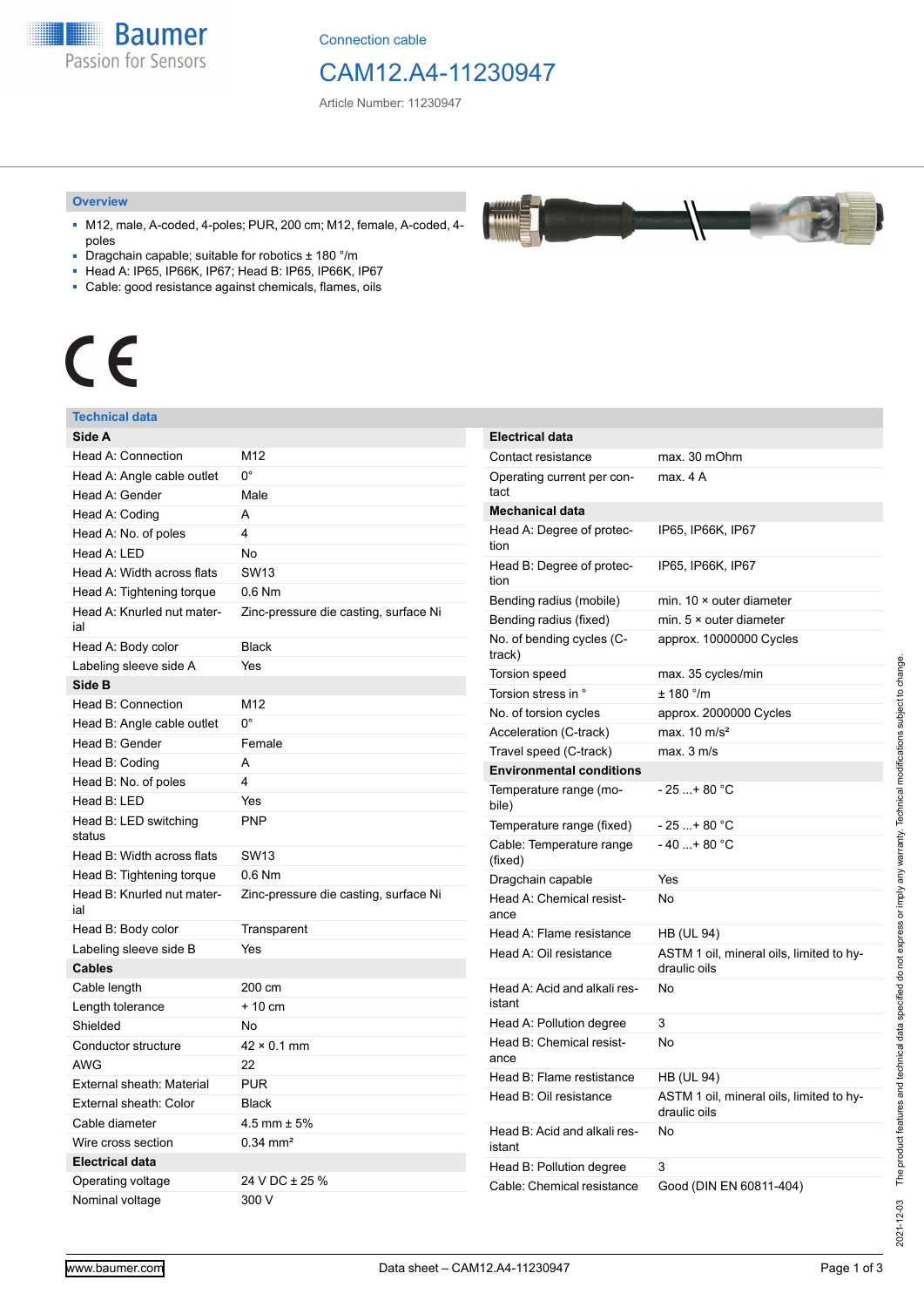

Connection cable

## CAM12.A4-11230947

Article Number: 11230947

#### **Technical data**

**Side A**

#### **Environmental conditions**

Cable: Flame resistance Conform UL 1581 §1090 (H); CSA FT2;

**Technical drawing**

IEC 60332-2-2 Cable: Oil resistance Good (DIN EN 60811-404)

#### **Environmental conditions**

Cable: Silicone-free Yes

### **Side B**

**Coding**

#### **Technical drawing**





#### **Coding**